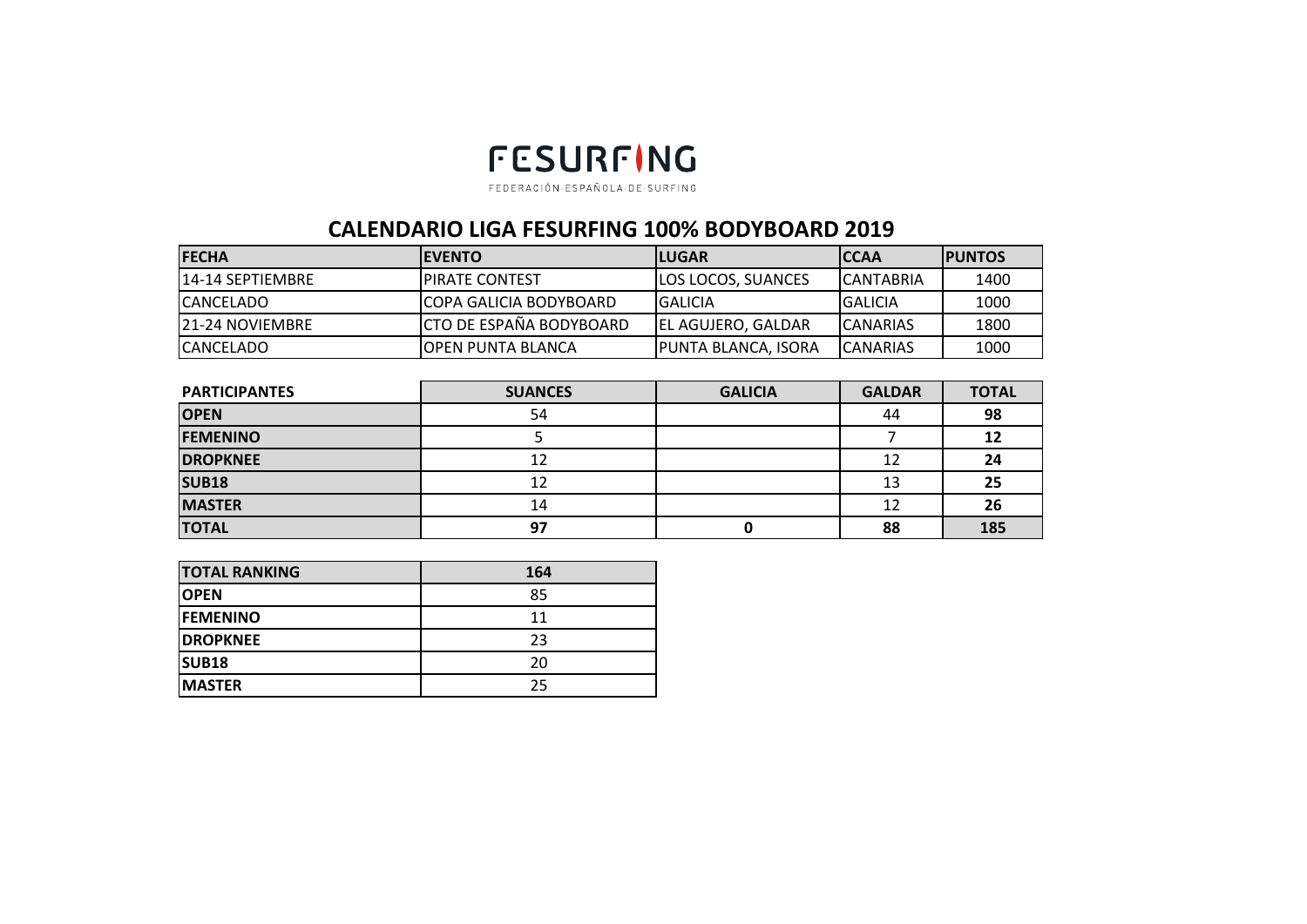#### **LALIGA FESurfing 100%BODYBOARD - OPEN**

| <b>RANKING</b> | <b>NOMBRE</b>                             | <b>CCAA</b> | Suances1400 | CE Galdar1800 | 3 MEJORES  |
|----------------|-------------------------------------------|-------------|-------------|---------------|------------|
| 1              | Javier DOMINGUEZ                          | CAN         | 1022        | 1548          | 2570       |
| $\overline{2}$ | Carlos SUAREZ Martín                      | CAN         | 854         | 1314          | 2168       |
| 3              | Armide Soliveres                          | CAN         | 1204        | 900           | 2104       |
| 4              | Jonathan VEGA                             | CAN         |             | 1800          | 1800       |
| 5              | Luis Tausia                               | <b>CNT</b>  | 938         | 720           | 1658       |
| 6              | Juan SANDE                                | <b>GAL</b>  | 700         | 810           | 1510       |
| $\overline{7}$ | Ivan MANSO                                | GAL         | 777         | 648           | 1425       |
| 8              | <b>Bruno Martin</b>                       | <b>GAL</b>  | 777         | 648           | 1425       |
| 9              | Unay AMENEIROS                            | GAL         | 700         | 720           | 1420       |
| 10             | ALEX ODRIOZOLA                            | <b>EUS</b>  | 1400        |               | 1400       |
| 11             | LUIS PEREZ BENITO                         | <b>CNT</b>  | 504         | 810           | 1314       |
| 12             | Alvaro GOLPE                              | <b>GAL</b>  | 504         | 720           | 1224       |
| 13             | Iñaky REMENTERIA                          | AND         | 560         | 648           | 1208       |
| 14             | Samuel BRITO                              | CAN         |             | 1206          | 1206       |
| 15             | Jaime ORTA                                | AND         | 560         | 576           | 1136       |
| 16             | Guillermo COBO                            | CAN         |             | 1098          | 1098       |
| 17             | Abian PERDOMO                             | CAN         |             | 1098          | 1098       |
| 18             | Kevin ORIHUELA                            | CAN         |             | 999           | 999        |
| 19             | Aitor OJEDA                               | CAN         |             | 999           | 999        |
| 20             | Ignacio Garcia                            | AND         | 392         | 540           | 932        |
| 21             | William LUJAN                             | CAN         |             | 900           | 900        |
| 22             | Eduardo RODRIGUEZ                         | CAN         |             | 900           | 900        |
| 23             | <b>Boria GRANADOS</b>                     | CAN         |             | 900           | 900        |
| 24             | <b>LEANDRO CHAGAS</b>                     |             | 854         |               | 854        |
| 25             | Ruben DOMINGUEZ                           | CAN         |             | 810           | 810        |
| 26             | Carlos MARTIN                             | CAN         |             | 810           | 810        |
| 27             | Raul SANCHEZ                              | <b>AND</b>  |             | 720           | 720        |
| 28             | Pablo HERNANDEZ                           | CAN         |             | 720           | 720        |
| 29             | Lionel MEDINA                             | CAN         |             | 720           | 720        |
| 30             | Carlos SANTANA                            | CAN         |             | 720           | 720        |
| 31             | <b>Adrian SUAREZ</b>                      | CAN         |             | 720           | 720        |
| 32             | Unai Granados                             | <b>EUS</b>  | 700         |               | 700        |
| 33             | IÑAKI EGUSKIZAGA,                         |             | 700         |               | 700        |
| 34             | <b>Nestor PEREZ</b>                       | CAN         |             | 648           | 648        |
| 35             | Juan Carlos SOSA                          | CAN         |             | 648           | 648        |
| 36             | Diego CABRERA                             | CAN         |             | 648           | 648        |
| 37             | <b>Brais GONZALEZ</b>                     | GAL         |             | 648           | 648        |
| 38             | Borja HERNANDEZ                           | CAN         |             | 648           | 648        |
| 39             | <b>XABIER URRESTILLA</b>                  | <b>EUS</b>  | 630         |               | 630        |
| 40             | <b>JONATAN LANZOS</b>                     | CAN         | 630<br>630  |               | 630        |
| 41<br>42       | <b>Gabriel Placeres</b><br>Eduardo Orduña | <b>CNT</b>  | 630         |               | 630<br>630 |
| 43             | David PEREZ                               | CAN         |             | 576           | 576        |
| 44             | Daute PERDOMO                             | CAN         |             | 576           | 576        |
| 45             |                                           | CAN         |             | 576           | 576        |
| 46             | Cristian MARTINEZ<br>Carlos CASTRO        | CAN         |             | 576           | 576        |
| 47             | Carlo COSTAS                              | CAN         |             | 576           | 576        |
| 48             | KIMETZ ETXABE                             | <b>EUS</b>  | 560         |               | 560        |
| 49             | JULEN DE DIEGO                            | <b>EUS</b>  | 560         |               | 560        |
| 50             | <b>JORGE NABERAN</b>                      |             | 560         |               | 560        |
| 51             | <b>ISMAEL BUSTABAD</b>                    | GAL         | 560         |               | 560        |
| 52             | Diego Costas                              | <b>CNT</b>  | 560         |               | 560        |
| 53             | ALEX EIZAGUIRRE                           | <b>EUS</b>  | 560         |               | 560        |
| 54             | Miguel MOLINA                             | CAN         |             | 540           | 540        |
| 55             | Luis CASATEJADA                           | CAN         |             | 540           | 540        |
|                |                                           |             |             |               |            |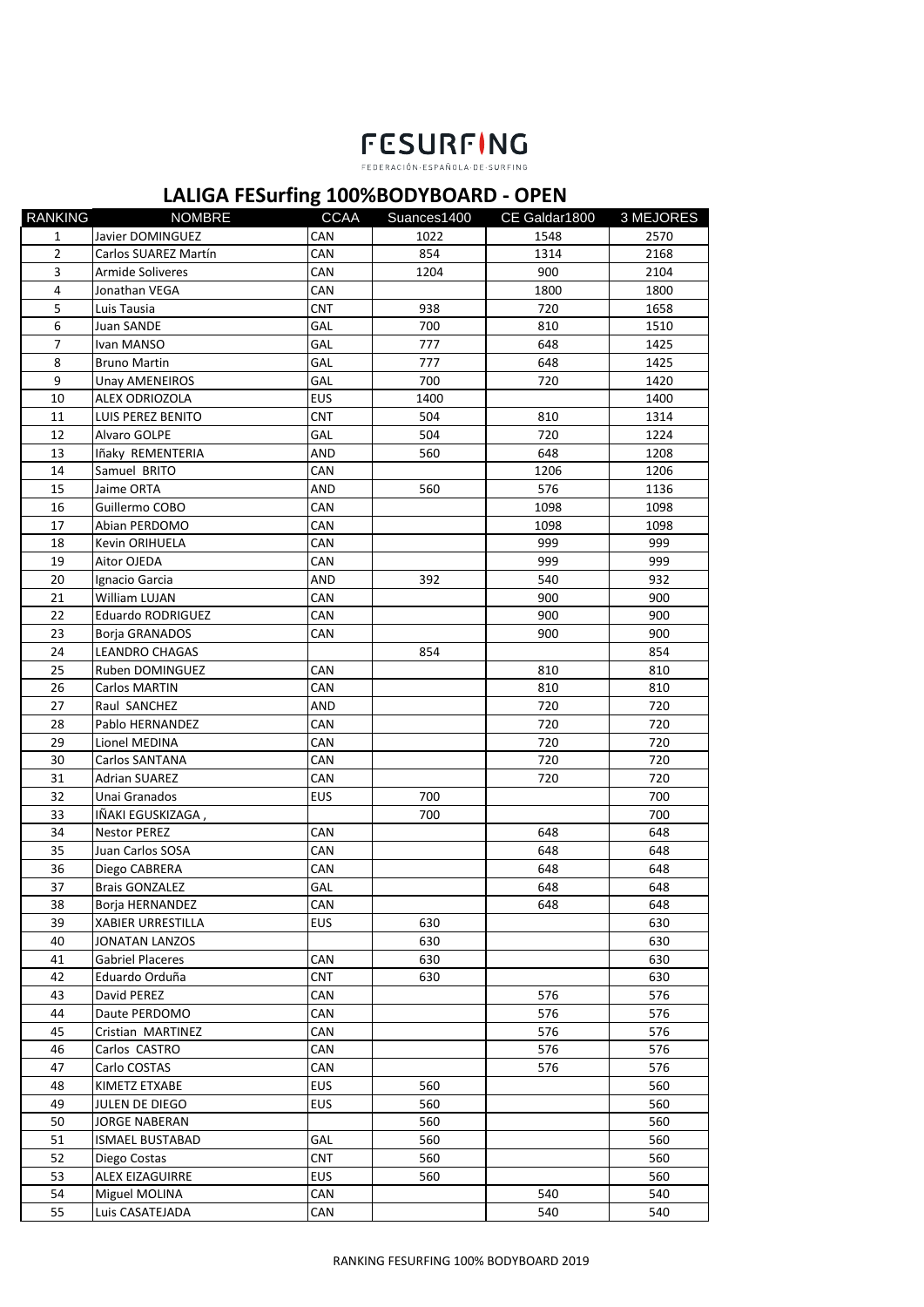| 56 | Gabriel MOLINA                   | CAN        |     | 540 | 540 |
|----|----------------------------------|------------|-----|-----|-----|
| 57 | Alvaro JURADO                    | <b>AND</b> |     | 540 | 540 |
| 58 | JORGE LOPEZ EXPOSITO             | <b>CNT</b> | 504 |     | 504 |
| 59 | <b>JONO BORJA</b>                |            | 504 |     | 504 |
| 60 | <b>JAVIER GARCIA</b>             |            | 504 |     | 504 |
| 61 | <b>GORKA LASA</b>                |            | 504 |     | 504 |
| 62 | <b>GAIZKA EGUIGUREN</b>          |            | 504 |     | 504 |
| 63 | <b>ANDONI IZAGA</b>              |            | 504 |     | 504 |
| 64 | <b>TOMAS INFANTES</b>            |            | 448 |     | 448 |
| 65 | <b>MIKEL GARCIA</b>              |            | 448 |     | 448 |
| 66 | <b>MIGUEL FUERTES</b>            |            | 448 |     | 448 |
| 67 | <b>JUAN HERRERO</b>              | <b>CNT</b> | 448 |     | 448 |
| 68 | Jose Antonio Viaña               | <b>CNT</b> | 448 |     | 448 |
| 69 | <b>GUILLERMO GONZALEZ BLANCO</b> |            | 448 |     | 448 |
| 70 | <b>Estefan Martinez</b>          | <b>CNT</b> | 448 |     | 448 |
| 71 | Alberto Aguilar                  | AND        | 448 |     | 448 |
| 72 | <b>WENCES MARTINEZ</b>           |            | 392 |     | 392 |
| 73 | UNAI GARCIA                      |            | 392 |     | 392 |
| 74 | <b>MAJD AMINE</b>                | <b>MAR</b> | 392 |     | 392 |
| 75 | LUIS MUÑOZ ROMERO                | <b>CNT</b> | 392 |     | 392 |
| 76 | <b>IVAN CANO</b>                 |            | 392 |     | 392 |
| 77 | <b>GORKA AGUINAGA</b>            |            | 392 |     | 392 |
| 78 | <b>ENRIQUE FERRAO</b>            |            | 392 |     | 392 |
| 79 | Roberto Seco Serna               | <b>CNT</b> | 336 |     | 336 |
| 80 | MARIO CASTRO GOMEZ               |            | 336 |     | 336 |
| 81 | <b>MANU RIVERO</b>               |            | 336 |     | 336 |
| 82 | <b>JOSEMA GARCIA</b>             |            | 336 |     | 336 |
| 83 | <b>JORGE MURCIEGO</b>            |            | 336 |     | 336 |
| 84 | DANIEL TABERA ARISTE             | <b>CNT</b> | 336 |     | 336 |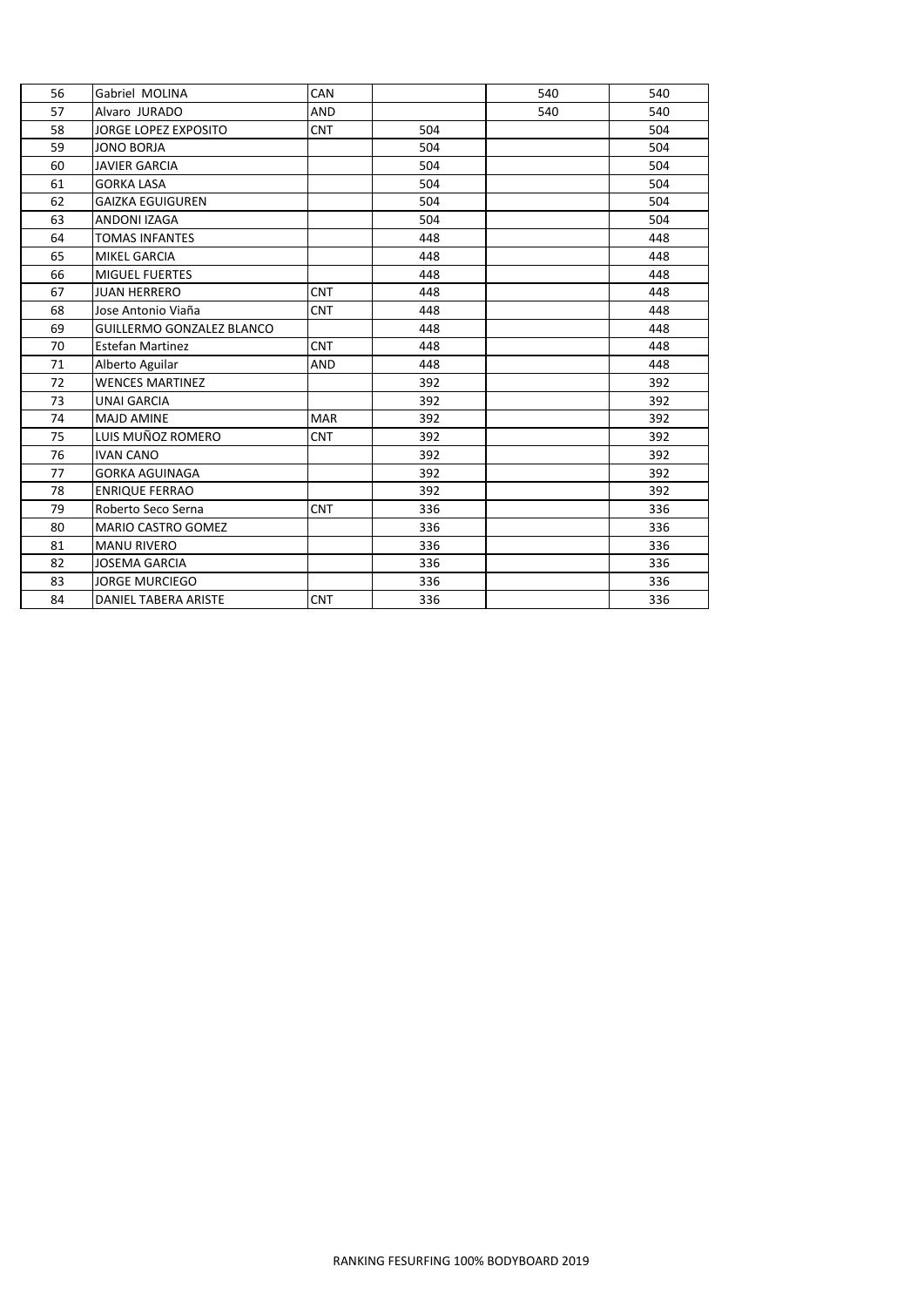FEDERACIÓN·ESPAÑOLA·DE·SURFING

### LALIGA FESurfing 100%BODYBOARD - FEMENINO

| <b>RANKING</b> | <b>NOMBRE</b>          | <b>CCAA</b> | Suances1400 | CE Galdar1800 | 3 MEJORES |
|----------------|------------------------|-------------|-------------|---------------|-----------|
| 1              | <b>Teresa PADILLA</b>  | <b>CAN</b>  |             | 1800          | 1800      |
| $\overline{2}$ | Ilenia SUAREZ          | <b>CAN</b>  |             | 1548          | 1548      |
| 3              | <b>ELENA HOJAS</b>     | <b>CNT</b>  | 1400        |               | 1400      |
| 4              | Lara ASCANIO           | <b>CAN</b>  |             | 1314          | 1314      |
| 5              | Sofia CABRERA          | <b>CAN</b>  | 1206        |               | 1206      |
| 6              | Conchi Anillo          | <b>CNT</b>  | 1204        |               | 1204      |
| 7              | Claudia SANCHEZ        | <b>CAN</b>  | 1098        |               | 1098      |
| 8              | Marta LOPEZ            | <b>CAN</b>  | 1098        |               | 1098      |
| 9              | ANA RUANO FERNANDEZ    | <b>CNT</b>  | 1022        |               | 1022      |
| 10             | <b>LAURA RODRIGUEZ</b> | <b>CNT</b>  | 938         |               | 938       |
| 11             | ANA CASTANEDO          | <b>CNT</b>  | 854         |               | 854       |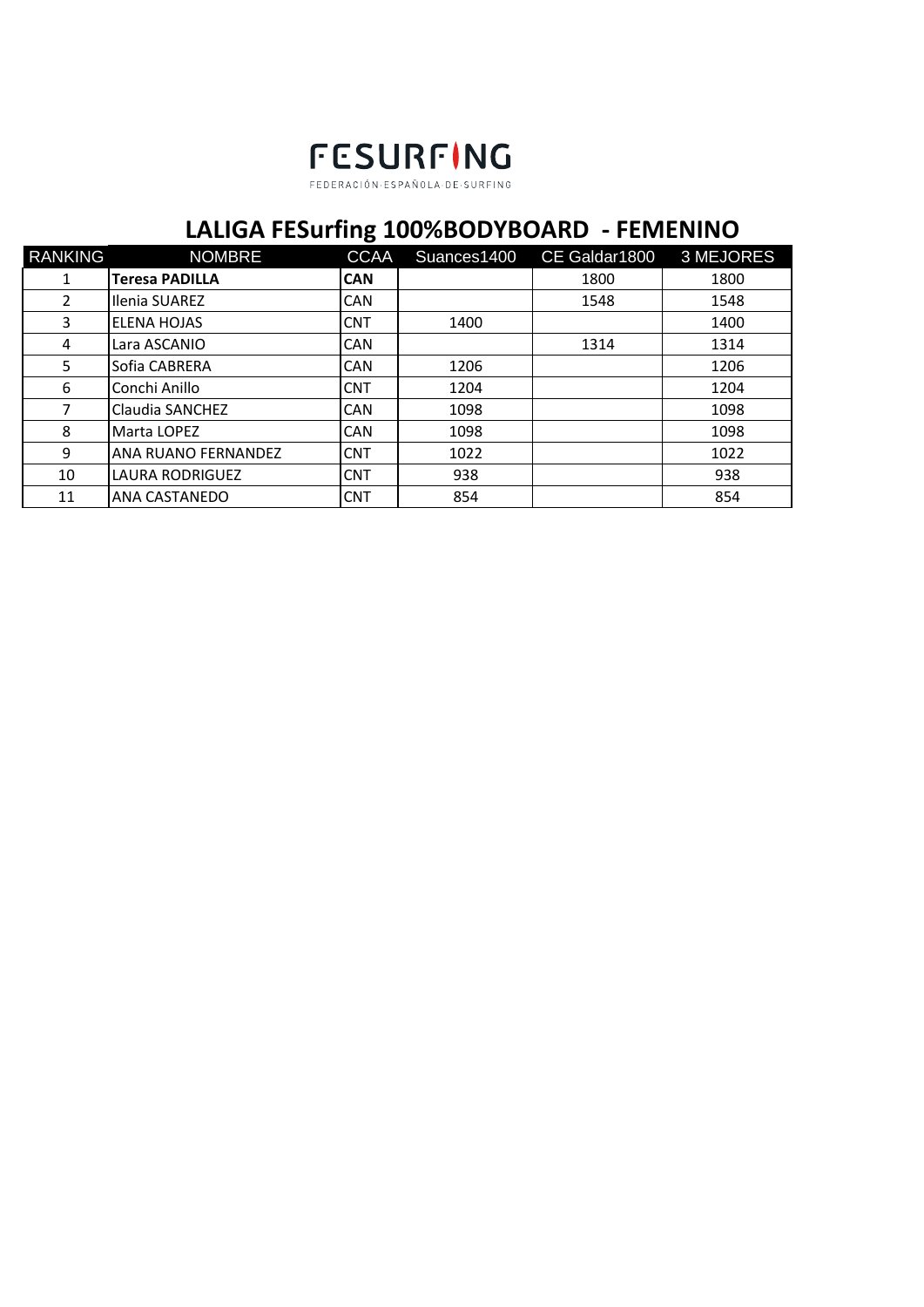FEDERACIÓN ESPAÑOLA DE SURFING

#### **LALIGA FESurfing 100%BODYBOARD - DROPKNEE**

| <b>RANKING NOMBRE</b> |                                | <b>CCAA</b> | Suances1400 | CE Galdar1800 | 3 MEJORES |
|-----------------------|--------------------------------|-------------|-------------|---------------|-----------|
| 1                     | JAVIER DOMINGUEZ               | <b>CAN</b>  | 1033        | 878           | 1911      |
| $\overline{2}$        | Hugo HERNANDEZ                 | <b>CAN</b>  |             | 1800          | 1800      |
| $\overline{3}$        | Aridany GONZALEZ               | <b>CAN</b>  |             | 1548          | 1548      |
| 4                     | JOSE ANTONIO VIAÑA             | <b>CNT</b>  | 1400        |               | 1400      |
| 5                     | Víctor REGALADO                | <b>CAN</b>  |             | 1314          | 1314      |
| 6                     | <b>Hector D RODRIGUEZ</b>      | <b>CAN</b>  |             | 1206          | 1206      |
| $\overline{7}$        | <b>RUBEN MORO</b>              | <b>CNT</b>  | 1204        |               | 1204      |
| 8                     | Samuel FIGUEROA                | <b>CAN</b>  |             | 1098          | 1098      |
| 9                     | Alejandro REYES                | <b>CAN</b>  |             | 1098          | 1098      |
| 10                    | Raul SANCHEZ                   | <b>AND</b>  |             | 999           | 999       |
| 11                    | Jorge SANTANA                  | <b>CAN</b>  |             | 999           | 999       |
| 12                    | <b>Brais Gonzalez</b>          | GAL         |             | 999           | 999       |
| 13                    | Juan Herrero                   | <b>CNT</b>  | 938         |               | 938       |
| 14                    | Borja HERNANDEZ                | <b>CAN</b>  |             | 878           | 878       |
| 15                    | Alberto BARROSO                | <b>CAN</b>  |             | 878           | 878       |
| 16                    | JONATAN LANZOS,                | <b>CNT</b>  | 854         |               | 854       |
| 17                    | Eduardo Orduña                 | <b>CNT</b>  | 854         |               | 854       |
| 18                    | <b>FELIX ACHA</b>              | <b>CNT</b>  | 739         |               | 739       |
| 19                    | <b>ESTEFAN MARTINEZ MARTIN</b> | <b>CNT</b>  | 739         |               | 739       |
| 20                    | <b>CARLOS FERNANDEZ</b>        | <b>CNT</b>  | 739         |               | 739       |
| 21                    | Gary Ingelmo                   | <b>CNT</b>  | 665         |               | 665       |
| 22                    | DANIEL TABERA ARISTE           | <b>CNT</b>  | 665         |               | 665       |
| 23                    | CHISCO DIAZ,                   | <b>CNT</b>  | 665         |               | 665       |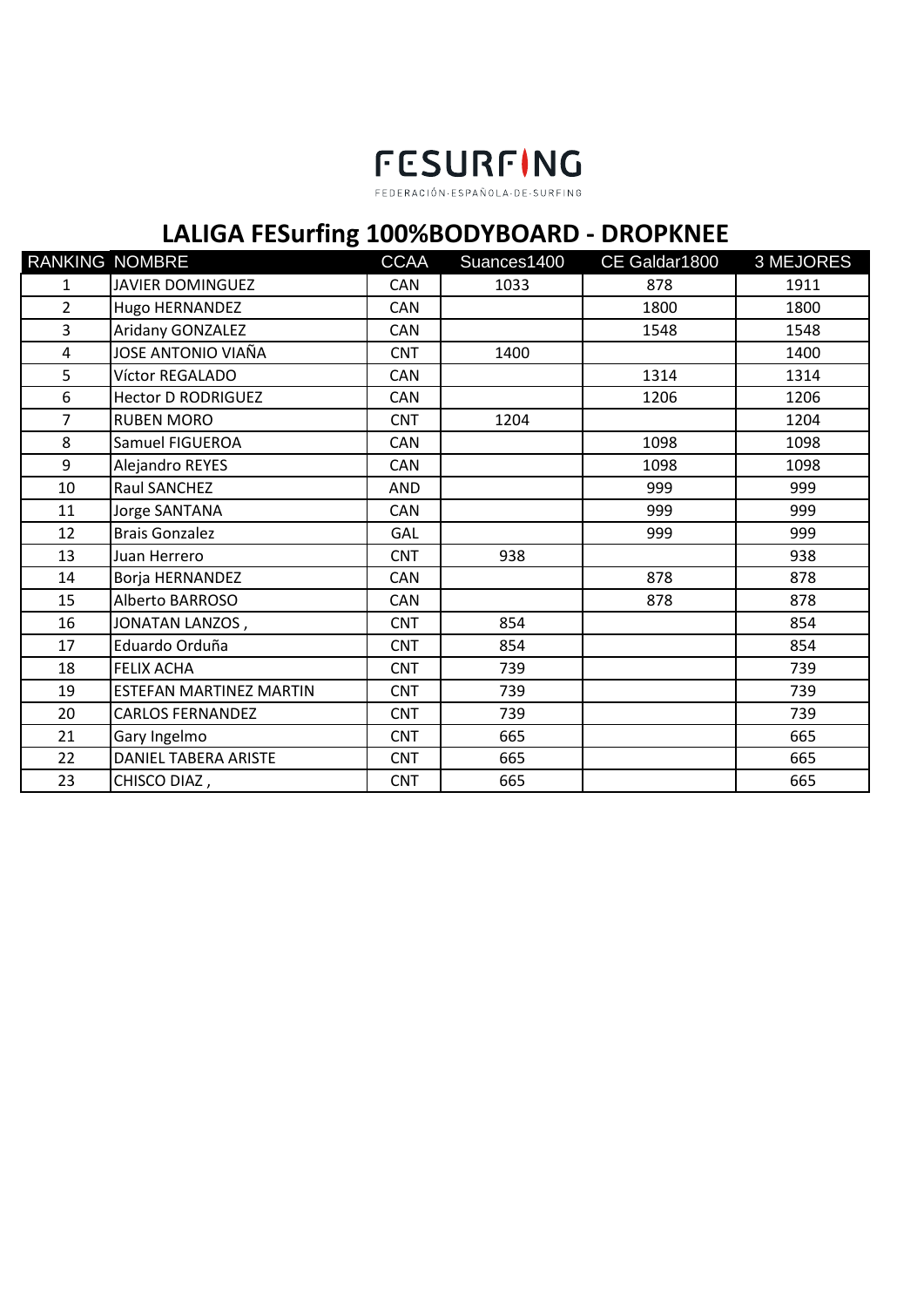

FEDERACIÓN ESPAÑOLA DE SURFING

### LALIGA FESurfing 100%BODYBOARD - SUB18

| <b>RANKING</b> | <b>NOMBRE</b>           | <b>CCAA</b> | Suances1400 | CE Galdar1800 | <b>3 MEJORES</b> |
|----------------|-------------------------|-------------|-------------|---------------|------------------|
| $\mathbf{1}$   | <b>JAVIER DOMINGUEZ</b> | CAN         | 1400        | 1314          | 2714             |
| $\overline{2}$ | <b>ARMIDE SOLIVERES</b> | CAN         | 777         | 1800          | 2577             |
| 3              | Carlos SUAREZ           | <b>CAN</b>  | 1022        | 1548          | 2570             |
| 4              | <b>Bruno MARTIN</b>     | GAL         | 1204        | 999           | 2203             |
| 5              | <b>Ismael BUSTABAD</b>  | GAL         | 854         | 900           | 1754             |
| 6              | Alberto ACOSTA          | CAN         |             | 1206          | 1206             |
| $\overline{7}$ | William LUJAN           | CAN         |             | 1098          | 1098             |
| 8              | Carlo COSTAS            | CAN         |             | 1098          | 1098             |
| 9              | Benchey PEREZ           | CAN         |             | 999           | 999              |
| 10             | Kimetz Etxabe           | <b>EUS</b>  | 938         |               | 938              |
| 11             | <b>Yared SUAREZ</b>     | CAN         |             | 900           | 900              |
| 12             | Víctor BUENO            | CAN         |             | 900           | 900              |
| 13             | Carlos MARTIN           | CAN         |             | 900           | 900              |
| 14             | <b>Unay AMENEIROS</b>   | GAL         | 854         |               | 854              |
| 15             | Rodrigo RODRIGUEZ       | CAN         |             | 810           | 810              |
| 16             | <b>MIKEL GARCIA</b>     |             | 777         |               | 777              |
| 17             | LUIS TAUSIA HOYAL       | <b>CNT</b>  | 777         |               | 777              |
| 18             | <b>UNAI GARCIA</b>      |             | 683         |               | 683              |
| 19             | <b>NOAH ARENAS</b>      |             | 683         |               | 683              |
| 20             | <b>ALEX EIZAGUIRRE</b>  |             | 683         |               | 683              |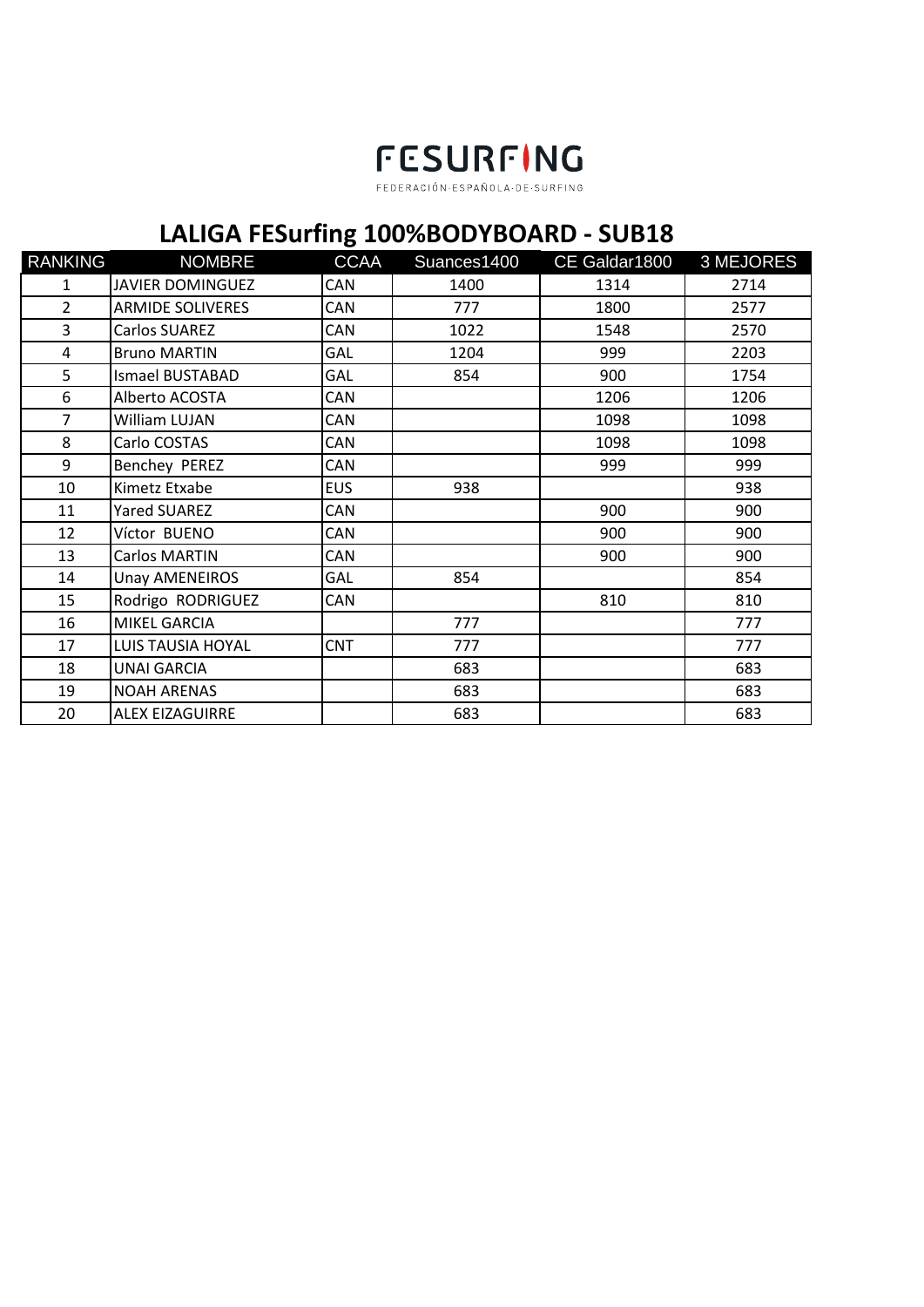FEDERACIÓN ESPAÑOLA DE SURFING

### **LALIGA FESurfing 100%BODYBOARD - MASTER**

| <b>RANKING</b> | <b>NOMBRE</b>           | <b>CCAA</b> | Suances1400 | CE Galdar1800 | 3 MEJORES |
|----------------|-------------------------|-------------|-------------|---------------|-----------|
| $\mathbf{1}$   | Luis PEREZ Benito       | <b>CNT</b>  | 1022        | 1548          | 2570      |
| $\overline{2}$ | Jonathan VEGA           | <b>CAN</b>  |             | 1800          | 1800      |
| 3              | JOSE ANTONIO VIAÑA      | <b>CNT</b>  | 1400        |               | 1400      |
| 4              | Abian PERDOMO           | CAN         |             | 1314          | 1314      |
| 5              | <b>Jose TACORONTE</b>   | CAN         |             | 1206          | 1206      |
| 6              | Eduardo Orduña          | <b>CNT</b>  | 1204        |               | 1204      |
| $\overline{7}$ | Ricardo ESTUPIÑAN       | <b>CAN</b>  |             | 1098          | 1098      |
| 8              | Ivan GOUVEIA            | <b>CAN</b>  |             | 1098          | 1098      |
| 9              | Ivan MANSO              | GAL         |             | 999           | 999       |
| 10             | <b>Brais GONZALEZ</b>   | GAL         |             | 999           | 999       |
| 11             | <b>GAIZKA EGUIGUREN</b> |             | 938         |               | 938       |
| 12             | <b>Edey MARTIN</b>      | <b>CAN</b>  |             | 900           | 900       |
| 13             | <b>Alejandro REYES</b>  | CAN         |             | 900           | 900       |
| 14             | <b>Nestor PEREZ</b>     | <b>CAN</b>  |             | 878           | 878       |
| 15             | Jose GONZALEZ           | CAN         |             | 878           | 878       |
| 16             | <b>JONO BORJA</b>       |             | 854         |               | 854       |
| 17             | <b>JAVIER REVUELTA</b>  |             | 854         |               | 854       |
| 18             | IÑAKI EGUZKIZAGA        |             | 777         |               | 777       |
| 19             | <b>FELIX ACHA</b>       |             | 777         |               | 777       |
| 20             | <b>ENRIQUE FERRAO</b>   |             | 777         |               | 777       |
| 21             | SERGIO CASANOVA         |             | 683         |               | 683       |
| 22             | <b>RICHARD ARENAS</b>   |             | 683         |               | 683       |
| 23             | Gary Ingelmo            | <b>CNT</b>  | 683         |               | 683       |
| 24             | <b>RAUL DIAZ</b>        |             | 630         |               | 630       |
| 25             | <b>JULIAN GARCIA</b>    |             | 630         |               | 630       |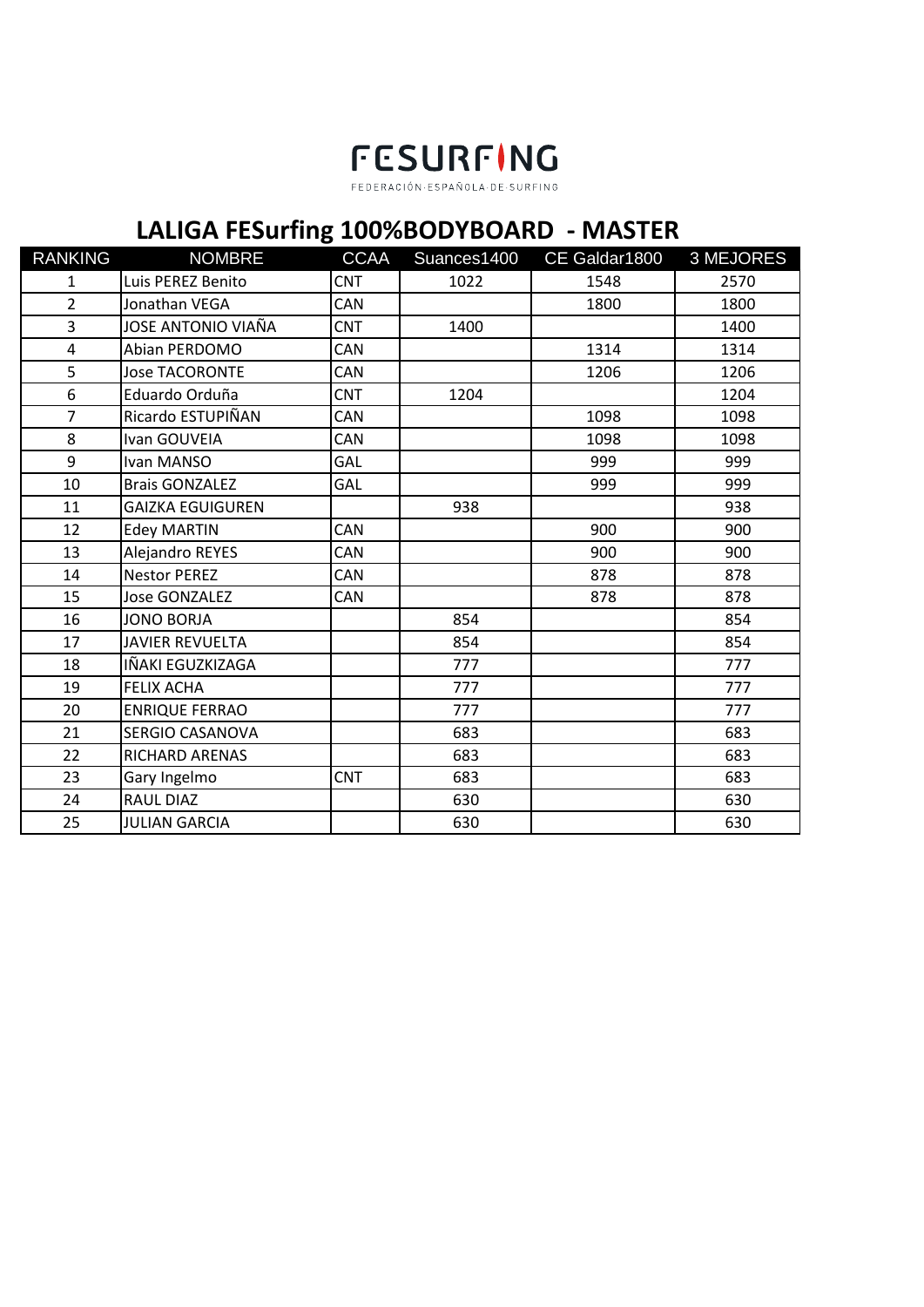|    | TABLAS PUNTOS LALIGA BODYBOARD |       |      |      |       |        |         |  |  |
|----|--------------------------------|-------|------|------|-------|--------|---------|--|--|
|    | $^\star$                       | $***$ | ***  | **** | ***** | ****** | ******* |  |  |
| 1  | 500                            | 1000  | 1400 | 1800 | 2200  | 2600   | 3000    |  |  |
| 2  | 430                            | 860   | 1204 | 1548 | 1892  | 2236   | 2580    |  |  |
| 3  | 365                            | 730   | 1022 | 1314 | 1606  | 1898   | 2190    |  |  |
| 4  | 335                            | 670   | 938  | 1206 | 1474  | 1742   | 2010    |  |  |
| 5  | 305                            | 610   | 854  | 1098 | 1342  | 1586   | 1830    |  |  |
| 6  | 291                            | 583   | 816  | 1049 | 1283  | 1516   | 1750    |  |  |
| 7  | 277                            | 555   | 777  | 999  | 1221  | 1443   | 1665    |  |  |
| 8  | 264                            | 528   | 739  | 950  | 1162  | 1373   | 1584    |  |  |
| 9  | 250                            | 500   | 700  | 900  | 1100  | 1300   | 1500    |  |  |
| 10 | 244                            | 488   | 683  | 878  | 1074  | 1269   | 1464    |  |  |
| 11 | 237                            | 475   | 665  | 855  | 1045  | 1235   | 1425    |  |  |
| 12 | 231                            | 462   | 647  | 832  | 1016  | 1201   | 1385    |  |  |
| 13 | 225                            | 450   | 630  | 810  | 990   | 1170   | 1350    |  |  |
| 14 | 219                            | 438   | 613  | 788  | 964   | 1139   | 1314    |  |  |
| 15 | 213                            | 425   | 595  | 765  | 935   | 1105   | 1275    |  |  |
| 16 | 207                            | 413   | 578  | 743  | 909   | 1074   | 1240    |  |  |
| 17 | 200                            | 400   | 560  | 720  | 880   | 1040   | 1200    |  |  |
| 18 | 197                            | 395   | 553  | 711  | 869   | 1027   | 1185    |  |  |
| 19 | 195                            | 390   | 546  | 702  | 858   | 1014   | 1170    |  |  |
| 20 | 193                            | 385   | 539  | 693  | 847   | 1001   | 1155    |  |  |
| 21 | 190                            | 380   | 532  | 684  | 836   | 988    | 1140    |  |  |
| 22 | 187                            | 375   | 525  | 675  | 825   | 975    | 1125    |  |  |
| 23 | 185                            | 370   | 518  | 666  | 814   | 962    | 1110    |  |  |
| 24 | 183                            | 365   | 511  | 657  | 803   | 949    | 1095    |  |  |
| 25 | 180                            | 360   | 504  | 648  | 792   | 936    | 1080    |  |  |
| 26 | 177                            | 355   | 497  | 639  | 781   | 923    | 1065    |  |  |
| 27 | 175                            | 350   | 490  | 630  | 770   | 910    | 1050    |  |  |
| 28 | 173                            | 345   | 483  | 621  | 759   | 897    | 1035    |  |  |
| 29 | 170                            | 340   | 476  | 612  | 748   | 884    | 1020    |  |  |
| 30 | 167                            | 335   | 469  | 603  | 737   | 871    | 1005    |  |  |
| 31 | 165                            | 330   | 462  | 594  | 726   | 858    | 990     |  |  |
| 32 | 163                            | 325   | 455  | 585  | 715   | 845    | 975     |  |  |
| 33 | 160                            | 320   | 448  | 576  | 704   | 832    | 960     |  |  |
| 34 | 157                            | 315   | 441  | 567  | 693   | 819    | 945     |  |  |
| 35 | 155                            | 310   | 441  | 567  | 693   | 819    | 947     |  |  |
| 36 | 153                            | 305   | 427  | 549  | 671   | 793    | 915     |  |  |
| 37 | 150                            | 300   | 420  | 540  | 660   | 780    | 900     |  |  |
| 38 | 147                            | 295   | 413  | 531  | 649   | 767    | 885     |  |  |
| 39 | 145                            | 290   | 406  | 522  | 638   | 754    | 870     |  |  |
| 40 | 143                            | 285   | 399  | 513  | 627   | 741    | 855     |  |  |
| 41 | 140                            | 280   | 392  | 504  | 616   | 728    | 840     |  |  |
| 42 | 137                            | 275   | 385  | 495  | 605   | 715    | 825     |  |  |
| 43 | 135                            | 270   | 380  | 486  | 594   | 702    | 810     |  |  |
| 44 | 133                            | 265   | 371  | 477  | 583   | 689    | 795     |  |  |
| 45 | 130                            | 260   | 364  | 468  | 572   | 676    | 780     |  |  |
|    | $^\star$                       | $***$ | ***  | **** | ***** | ****** | ******* |  |  |
| 46 | 127                            | 255   | 357  | 459  | 561   | 663    | 765     |  |  |